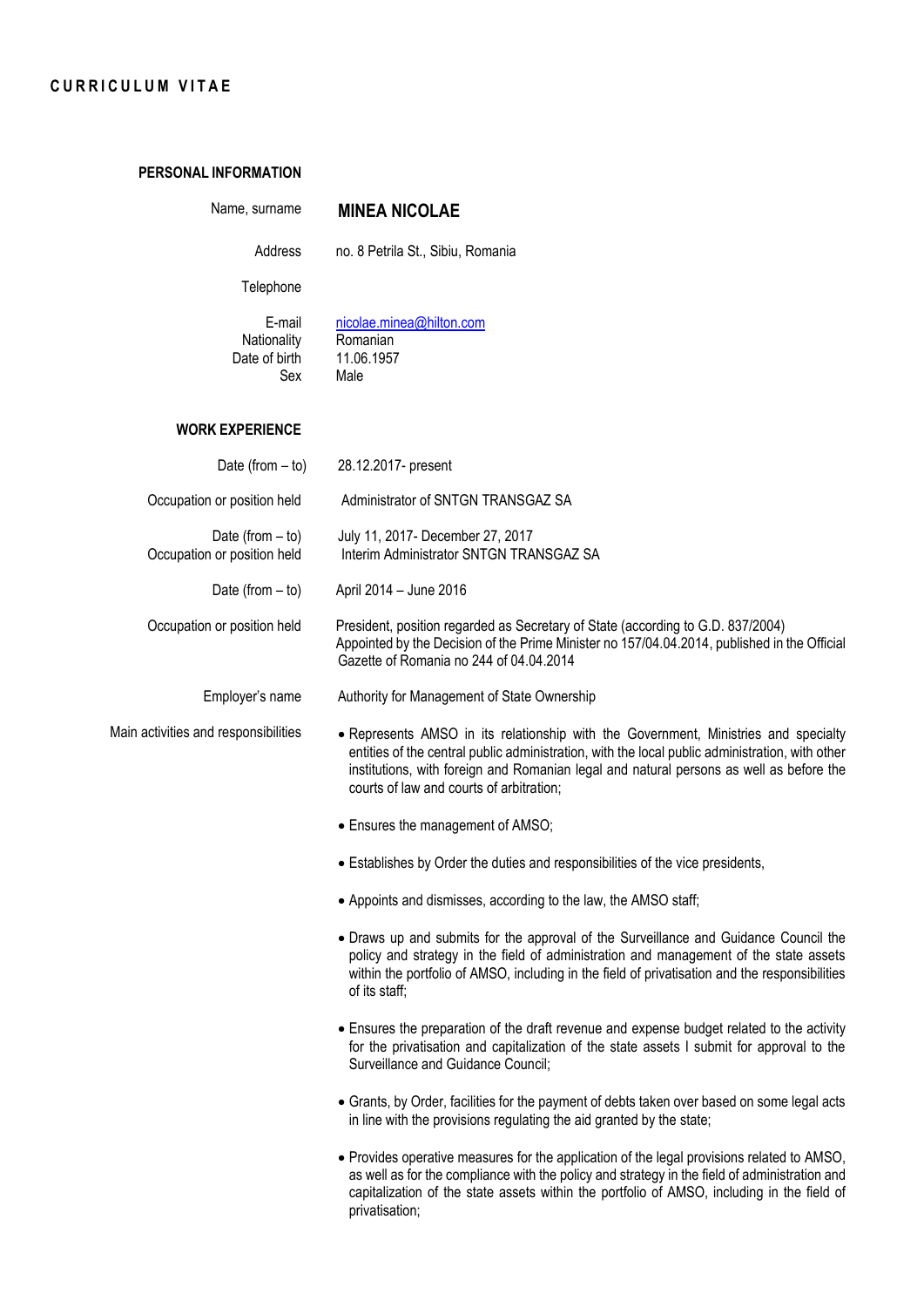- Presents, with the approval of the Minister of Economy and with the approval of the Prime Minister, until the 30<sup>th</sup> of June of the following year the annual activity report of AMSO; upon the request of the Ministry of Economy or of the Prime Minister;
- Approves the content of the special mandates of the AMSO representatives in the general meetings of the shareholders of companies, defined and taken over according to the law in the portfolio of AMSO, convened in order to take decisions on the: dissolution, liquidation, operational closing or the extension of the duration of the company's operation. The dissolution of one or more units of the company, merger or division, the dissolution of some subsidiaries, defined according to the law, the increase or decrease of the share capital, modification of the main activity, the establishment of guarantees over some assets of the company or their lease; the asset sale;
- Approves the proposals of the specialised compartments of AMSO on the promotion of legal acts for the improvement of the activity of the institution and for adapting its functional legal framework to the necessities occurring in the activity;
- Takes note of the findings related to the committal of disciplinary deviations and orders the application of the appropriate sanctions, according to the law;
- Approves the commitment of expenditure within AMSO, according to the law;
- Manages and supervises the personnel related activity, according to the law;
- Approves the annual activity plans of the compartments under the subordination of the AMSO President;
- Decides on the necessary measures for the preparation and for the development of internal/management control system, including the procedures adapted according to the activities carried out;
- Approves the activity reports, the situations, the materials /financial/accounting projects prepared by the specialty structures of AMSO and ensures the compliance with the procedures related to their transmittal to the institutions provided by the specific laws in force;
- Ensures the organization of preventive internal financial control and the record of legal commitments of AMSO in line with the provisions of the specific laws;
- Leads the sessions of the Management Board;
- Takes note of the Decisions of the Management Board and approves/rejects the measures proposed. As for the notes under the field of activity of the Supervisory and Guidance Committee, he endorses them and submits them to its Secretariat office;
- Approves, according to the law, the measures promoted by the Vice President of the functional compartments in line with the field of activity of AMSO and his own tasks;
- Approves, under the law the internal working procedures of AMSO;
- Manages and provides guidance to the activity of the subordinate functional compartments.

| Date (from $-$ to)          |
|-----------------------------|
| Occupation or position held |
| Employer's name             |
| Type of activity or sector  |

July 2009 – April 2014 Director General Hilton Hotel, Sibiu Hotel-Restaurant

Date (from – to) Occupation or position held Employer's name and address October 1995 – June 2009 Director General Palace Resort and Spa, Sibiu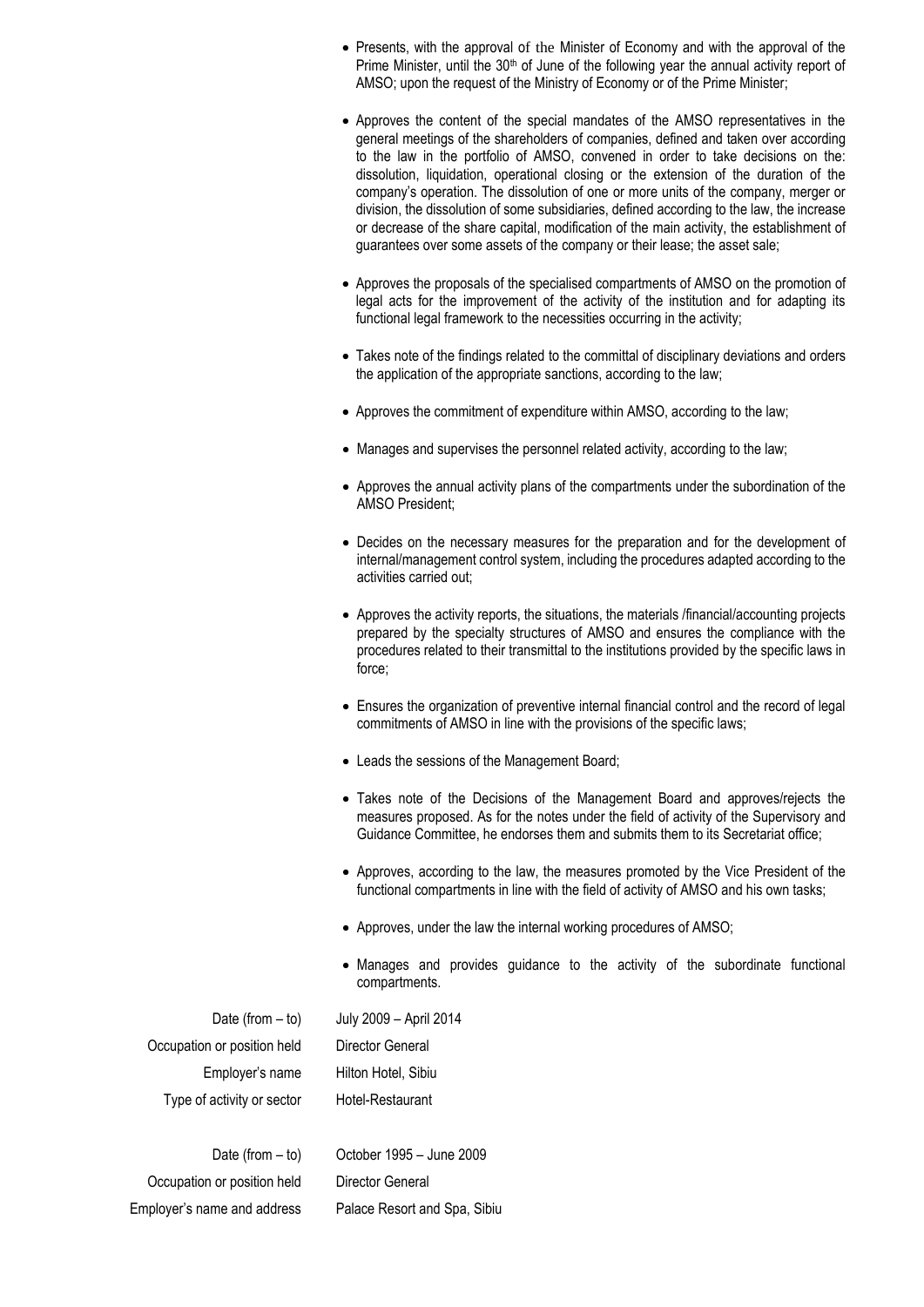| Type of activity or sector | Hotel-Restaurant |
|----------------------------|------------------|
|----------------------------|------------------|

| Date (from $-$ to)          | January 1991 - April 1992 |
|-----------------------------|---------------------------|
| Occupation or position held | Commercial director       |
| Employer's name             | SC Cibinul S.A. Sibiu     |
| Type of activity or sector  | Tourism                   |

Date (from – to) Occupation or position held Employer's name Type of activity or sector April 1986 – April 1990 Commercial director The County Tourism Office, Sibiu Tourism

| Date (from $-$ to)          | May 1985 – March 1986          |
|-----------------------------|--------------------------------|
| Occupation or position held | Economist                      |
| Employer's name             | The Company Textila, Cisnadie  |
| Type of activity or sector  | Production and sale of carpets |

| Date (from $-$ to)          | November 1984 – April 1985                       |
|-----------------------------|--------------------------------------------------|
| Occupation or position held | Economist                                        |
| Employer's name             | The factory of equipment and accessories, Agnita |
| Type of activity or sector  | Foreign Trade                                    |

| Date (from $-$ to)                                              | 1981 - 1986                                                                                                          |
|-----------------------------------------------------------------|----------------------------------------------------------------------------------------------------------------------|
| Education or training organisation's name                       | <b>ECONOMIC STUDIES ACADEMY - Bucharest</b>                                                                          |
| Principal subjects covered or skills acquired                   | International economic relations                                                                                     |
| Diploma/Qualification                                           | Diplomat                                                                                                             |
| Date (from $-$ to)<br>Education or training organisation's name | 2018- present<br>University of Agronomic Sciences and Veterinary Medicine of Bucharest                               |
| Principal subjects covered or skills acquired                   | Doctoral candidate with thesis "Land improvements following gas pipeline works"                                      |
| Date (from $-$ to)                                              | 1991 - 1994                                                                                                          |
| Education or training organisation's name                       | Tourism Management Institute of Paris - France                                                                       |
| Principal subjects covered or skills acquired                   | University courses for capital markets,<br>Direct investments Management<br>Marketing management<br>Sales techniques |
| Diploma/Qualification                                           | Patent - Tourism management                                                                                          |
| Date (from $-$ to)                                              | 1972 - 1976                                                                                                          |